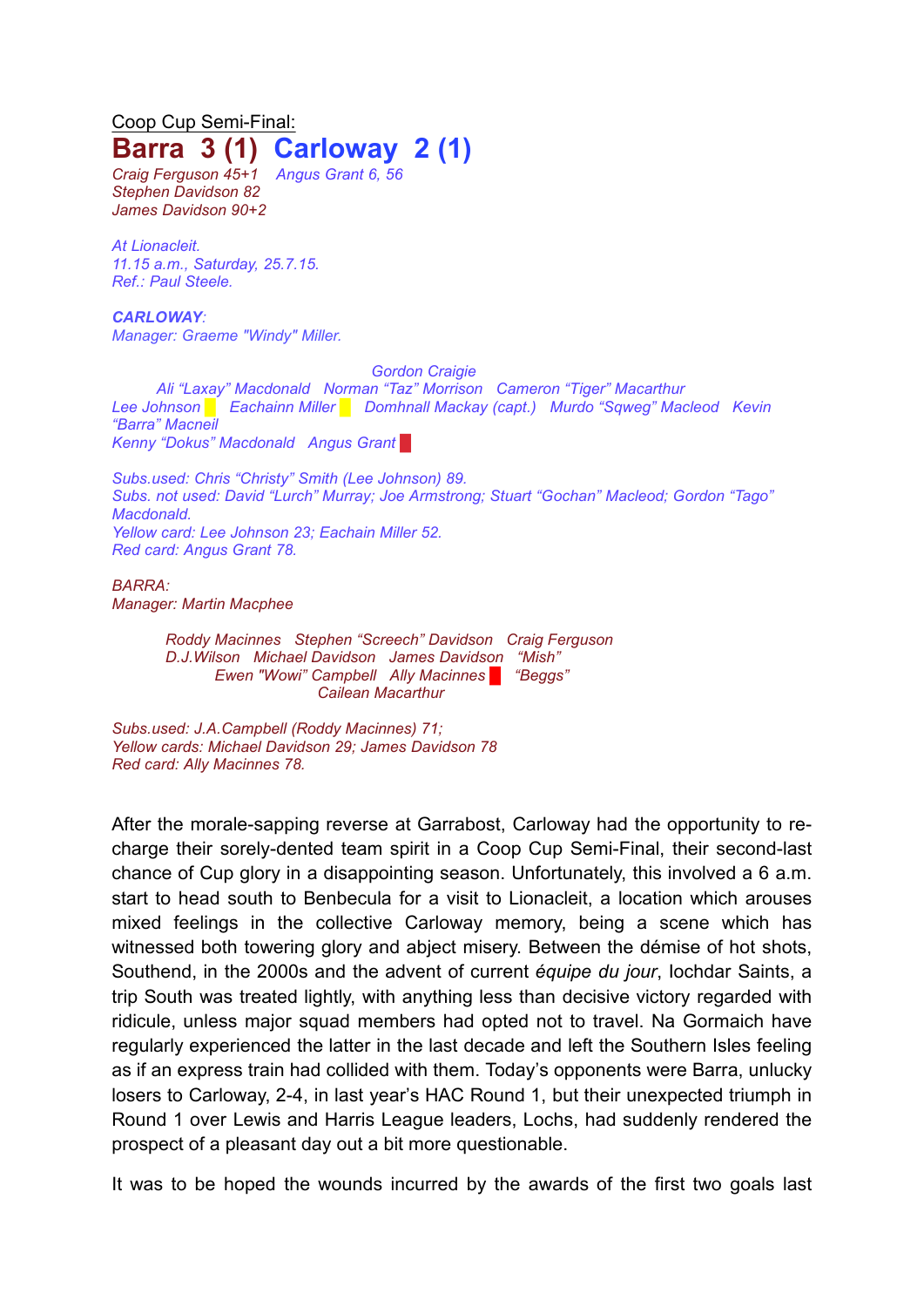Monday had healed sufficiently and that a positive display would serve as some sort of catharsis, as a full squad hit the road south to Beinn Na Faoghla. Billy Anderson did not travel, while Fraser "FrazMac" Macleod was no longer available, but Kenny "Dokus" Macdonald, unavailable for the last two games, returned to partner promising young star, Angus Grant, up front. Cameron "Tiger" Macarthur had served his suspension (dismissed at Leurbost on 19th July for a handball, then an innocuous trip) and returned to support Norman "Taz" Morrison and Ali "Laxay" Macdonald at the back, meaning Chris "Christy" Smith, a stalwart versus Point, sank back to the bench beside David "Lurch" Murray, Joe Armstrong, Stuart "Gochan" Macleod, and Gordon "Tago" Macdonald.

So a final against the Siarachs or Rubhachs, playing later today, beckoned. The Black and Reds won the toss, forcing the Blues to play into a light sou'-westerly (which later disappeared) and a bright sun on what might have been na h-Eileanan an Iar's finest summer's day so far. The early scrapping clearly outlined the challenge facing na Gormaich: a determined, frisky opponent, hungry, fast, direct. An early Barra break on the left ( a harbinger of what was to come) cleared the defence high, for Ferguson to meet it by the far post, 12 metres out, but his excellently-executed right-foot reverse-volley flew well-wide of the post.

Off-balance slightly, Carloway still rewarded their fans by surprising the Baraich early: an quick break on the right saw Mackay in the centre in his own half find "Dokus" to his right to flick on to Johnson racing into the Barra half. He in turn played an instant forward low pass inwards in front of Grant, ghosting off his marker on the near side. He made the box, before toe-ending the ball past the advancing Macarthur to his left. The ball crawled goal-wards, hit the inside of the post, and the young striker, following up, was first to the rebound to flick it beyond a despairing defender and inside the far post (**0-1**).

The goal, while welcome, had the wrong effect, galvanizing an already eager opponent to more impressive effort, tieing "Laxay", "Taz", and "Tiger" to continuous cover to combat the aggressive Ferguson, Davidson, and Macinnes, as the midfield, once again, struggled to coordinate a solid, creative shape. Orchestrated by Michael Davidson, Barra were gaining a dangerous edge against a malfunctioning opposition, although, in 16 minutes, a straight forward ball from Mackay through the centre to "Dokus" saw the Barra back-line retreat defensively, allowing him to opt for a chip over Macarthur, 10 metres out of goal expecting a shot, but the attempt cleared the bar by a metre. Three minutes later, a foul on "Dokus" on the edge of the box in the centre, saw the same player send a delicate chip over the wall but just outside Macarthur's right-hand post.

In 22 minutes, Barra won a free-kick in exactly the same place at the other end, but James Davidson's carefully flighted free-kick lacked the power to trouble "Van Der Sar". Four minutes later the same player managed to get on the end of a deep cross from Macinnes on the left, 12 metres out, but his far post reverse-header flew a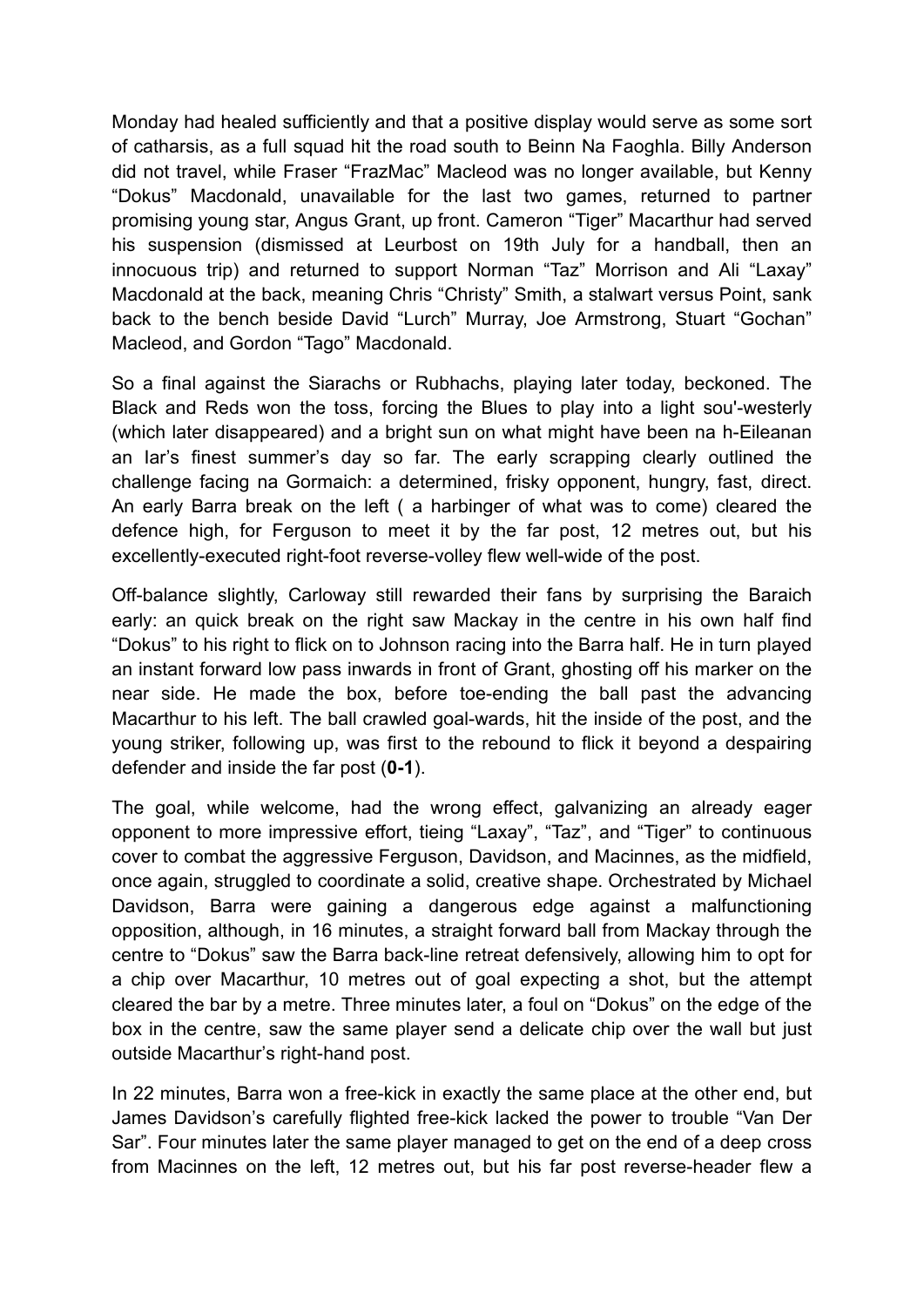metre wide. As Carloway struggled to stem an adventurous attack, "Tiger" tracked back perfectly down his left to block a breaking Ferguson, set up yet again by Davidson through the middle,12 metres out, for a corner. Two minutes later another Barra break down the left saw "Taz" forced to take evasive action around the penalty spot, by heading off for a corner to Craigie's right, ahead of the challenging Ferguson. In 36 minutes a surge through the centre ended with the ball breaking off "Tiger" across the centre for James Davidson, 12 metres out to Craigie's left, but his powerful strike soared wide and high a metre over.

As half-time approached, a difficult Davidson attempt, 20 metres from goal to the Carloway left, caused Craigie to scramble desperately to his left to claw away for a corner. A final free-kick of the half allowed "Wowi", midway within the Carloway half, on Craigie's left, to hoist a perfect right-footer high across goal for an alert Ferguson to beat the line and rush in in front of Craigie to head home strongly from 10 metres (**1-1**). It was hardly undeserved.

## **Half-time: Barra 1 Carloway 1**

A difficult 45 minutes had provided the Blues with a stunning insight into the quality of the "*beautiful game"* on the Southern Isles, and how it would have been relatively easy for the Lochies to slip up. After a combative start, Carloway had been under pressure for the rest of the half against a side who appeared hungrier, faster, and more direct, making the Blues look pedestrian, ill-organized, and slow to the ball. Na Gormaich had been conspicuously vulnerable down the flanks repeatedly, especially on their right and could well have been buried by half-time. "Taz", "Laxay" and "Tiger" had not had a moment to stand on their heels. Nevertheless, the veterans, Mackay, "Sqweg", and "Dokus" dug deep to open the second half with coordinated aggression, inspiring Miller to move continuously into the *terquartista* area to link with Grant, despite clearly being identified as a major threat and receiving repeated hostile attention.

There was an initial scare for the Blues, when Macinnes sped free once more down the left to 10 metres from the line, then whipped a low square ball across the face of goal. Ferguson took it first-time on the volley 12 metres out beyond the far post, but sent it rocketting skywards. Then, on 49 minutes, a mighty "Sqweg" free-kick from just inside the Barra half on their right was met by Mackay 14 metres out in the centre, but his header cleared the bar by a metre. Four minutes later Mackay and "Sqweg" combined in the centre to allow the latter to send a straight breaker forward for Grant to run on to. From the left edge of Macarthur's goal, he swept the ball low to the keeper's right but the goalie dropped instantly to push the ball away expertly to his right.

In 57 minutes the pair combined much more lethally when from just inside the Barra half, out on Barra's left touch-line, "Sgweg" delivered a perfect Martin Peters-style free-kick for Grant to run across the face of the defence and crash a header high into the centre of the net (**1-2**).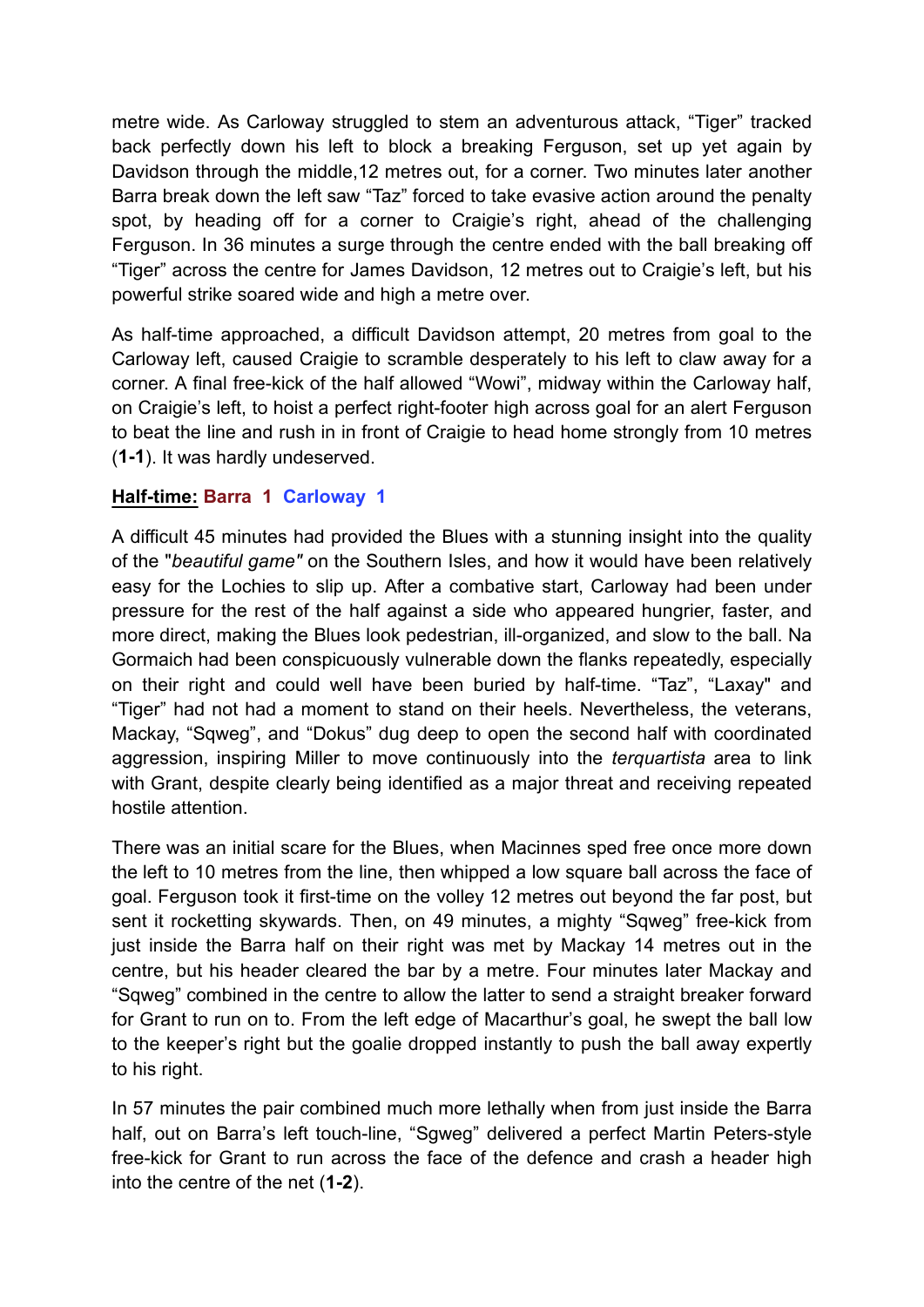The Baraich replied instantly, winning a disputed free-kick on the edge of the Carloway box, but Macinnes's attempt hit the wall, then was scrambled away. In 67 minutes yet another mighty "Sqweg" free-kick, this time inside the Barra half on their right, was hoisted high across the Barra goal. Somehow everyone missed the whizzing ball, completely distracting Macarthur, but the ball bounced inches beyond the far post.

In 77 minutes Carloway had another chance to kill the tie, when a "Sqweg" free-kick, midway within the Barra half, was lifted to their left. Mackay left the line to meet it but it was just out of reach, and his strained header from 6 metres hit the side-netting. In 80 minutes a "Dokus" corner on Macarthur's left cleared the central ruck to reach the far post where Miller headed down and inwards, only to be blocked off the line by the near post, for another corner on the right. This time a wicked Johnson corner curled in under the bar at such a pace that Macarthur miscalculated but a surprised "Taz" in the centre behind him could only block-header it upwards and over from two metres.

Then the usual punishment arrived for those who fail to take their chances, as it had happened earlier for Barra in the half. A sudden break down the left saw Macinnes make the line behind the high back-line before sending a low hard square cross across the front of the Blues' goal. Stephen Davidson, arriving 10 metres from goal by the far post, stabbed it inwards and even though "Taz" came across to boot it clear, the Carloway defenders did not protest when the line judge flagged for an equalizer (**2-2**).

A curious dilemma now confronted both sides: Carloway had lost an attacker; Barra a defender. Do you go for it, or trust to the lottery of the dreaded penalty shoot-out? Remember, there is no extra-time in the Coop, for logistical reasons. The pace definitely slackened, but the shape of the game continued: Carloway pressing; Barra breaking. Then as the penalty lottery loomed, a "Sqweg" forward ball from midway within the Barra half was repulsed. As the midfielder went to return the ball goalwards, Davidson beat him to it and shot the ball straight forward, and as it roared between "Tiger" and "Taz", 10 metres back in their own half, James Davidson zoomed on to it gratefully. "Taz" got a foot in but it broke onwards behind him for Davidson to race in on goal unchallenged and as Craigie rushed out to challenge, sidestep him to his left and finish beautifully from 12 metres (**2-3**). Ouch! There was simply no way back.

## **Full-time: Barra 3 (1) Carloway 2 (1)**

At its most basic, this game posed the question: how much do you want to win, to reach the Coop Cup Final, and win that Cup? Who appeared to care more? The answer to that seems quite clearly, Barra F.C. After an inconclusive opening, in which, for once, a stroke of luck allowed Angus Grant to give the Blues the lead, na Baraich quickly evinced a much greater hunger for the ball, greater movement off it to receive, and a constant, coordinated pressure forward, swamping a floundering